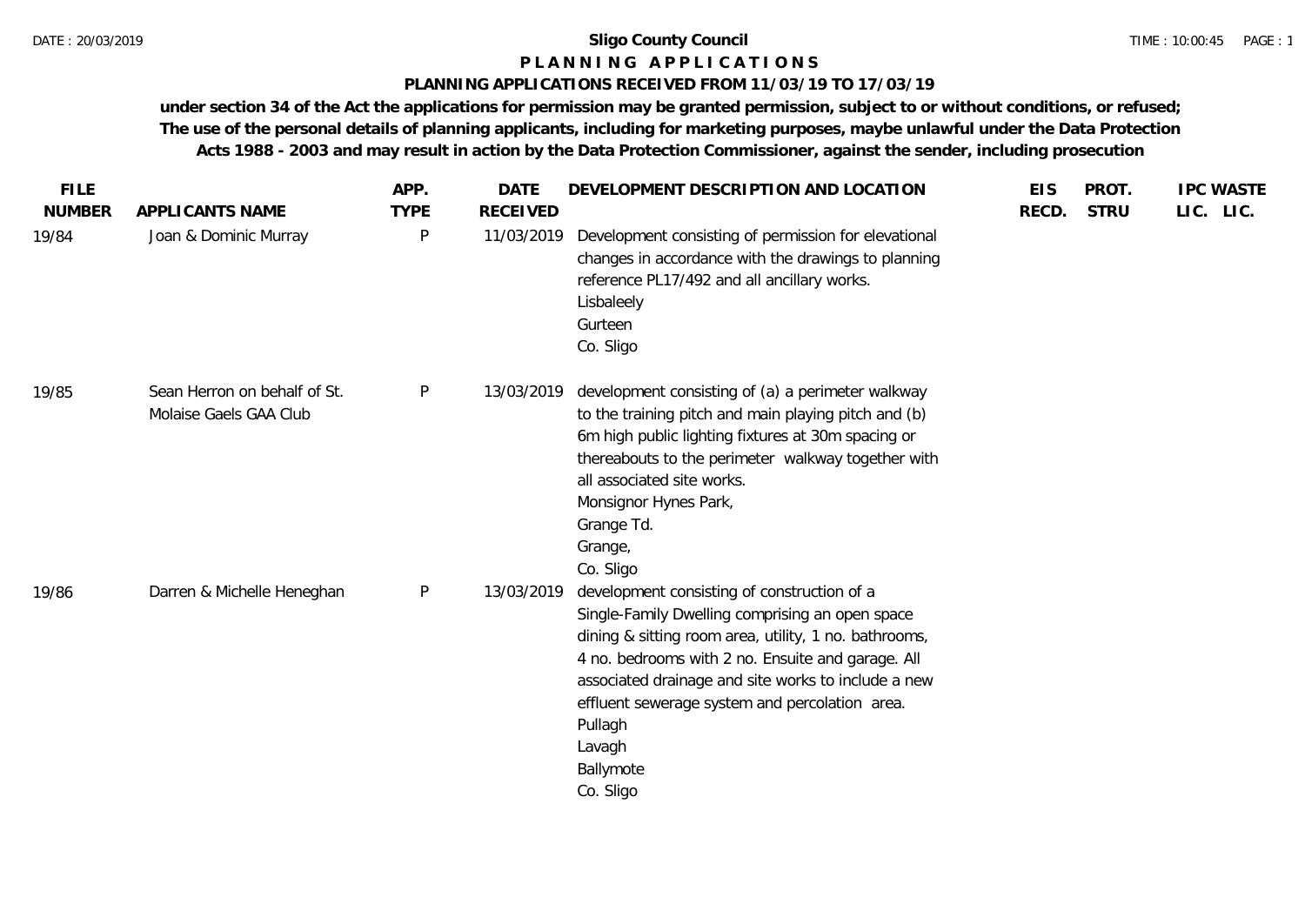#### **P L A N N I N G A P P L I C A T I O N S**

# **PLANNING APPLICATIONS RECEIVED FROM 11/03/19 TO 17/03/19**

| <b>FILE</b><br><b>NUMBER</b> | APPLICANTS NAME                           | APP.<br><b>TYPE</b> | <b>DATE</b><br><b>RECEIVED</b> | DEVELOPMENT DESCRIPTION AND LOCATION                                                                                                                                                                                                                                                                                                                                                                                                                                                                    | <b>EIS</b><br>RECD. | PROT.<br><b>STRU</b> | <b>IPC WASTE</b><br>LIC. LIC. |
|------------------------------|-------------------------------------------|---------------------|--------------------------------|---------------------------------------------------------------------------------------------------------------------------------------------------------------------------------------------------------------------------------------------------------------------------------------------------------------------------------------------------------------------------------------------------------------------------------------------------------------------------------------------------------|---------------------|----------------------|-------------------------------|
| 19/87                        | John Duffy                                | $\mathsf{P}$        | 13/03/2019                     | development consisting of the renovation of the<br>existing stone coach house building located to the<br>rear and within the site confines of the protected<br>structure with unique identity number 146.<br>Permission is also sought for the construction of an<br>office extension to the existing coach house building<br>and for the change of use of the existing coach<br>house building into an office along with all<br>associated site works and services.<br>No. 17 Quay Street<br>Sligo     |                     | Y                    |                               |
| 19/88                        | Sligo Chamber of Commerce<br>and Industry | P                   | 13/03/2019                     | for development consisting of the renovation of the<br>existing stone coach house building located to the<br>rear and within the site confines of 16 Quay Street,<br>Sligo, Co, Sligo, a Protected Structure with unique<br>identity number 145. Permission is also sought for<br>the construction of an office extension to the existing<br>coach house building and for the change of use of<br>the existing coach house building into an office<br>along with all associated site works and services |                     | Y                    |                               |
|                              |                                           |                     |                                | No. 16 Quay Street<br>Sligo                                                                                                                                                                                                                                                                                                                                                                                                                                                                             |                     |                      |                               |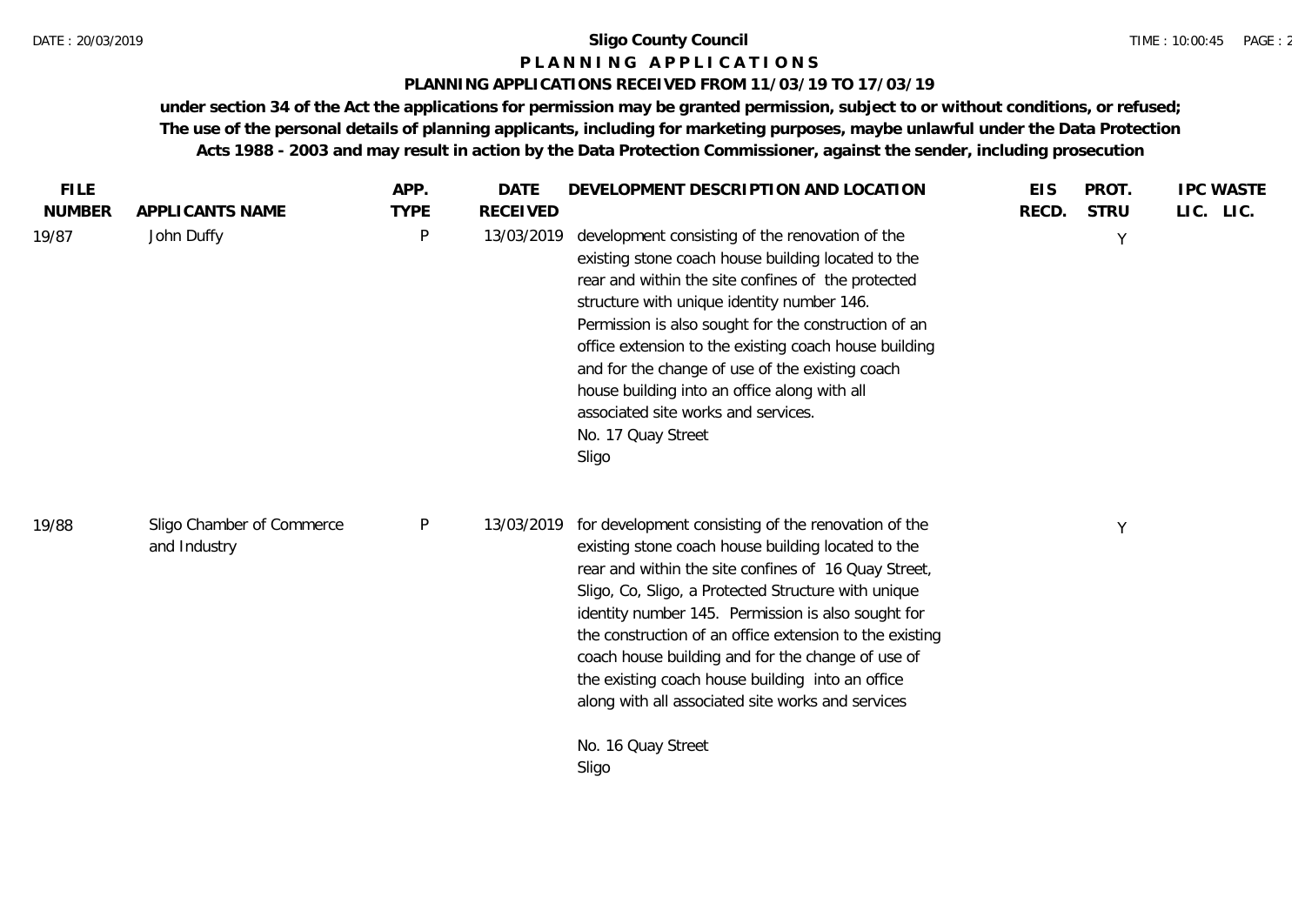#### **P L A N N I N G A P P L I C A T I O N S**

# **PLANNING APPLICATIONS RECEIVED FROM 11/03/19 TO 17/03/19**

| <b>FILE</b>   |                 | APP.         | <b>DATE</b> | DEVELOPMENT DESCRIPTION AND LOCATION                                                                                                                                                                                                                         | <b>EIS</b> | PROT.       | <b>IPC WASTE</b> |
|---------------|-----------------|--------------|-------------|--------------------------------------------------------------------------------------------------------------------------------------------------------------------------------------------------------------------------------------------------------------|------------|-------------|------------------|
| <b>NUMBER</b> | APPLICANTS NAME | <b>TYPE</b>  | RECEIVED    |                                                                                                                                                                                                                                                              | RECD.      | <b>STRU</b> | LIC. LIC.        |
| 19/89         | Brendan Healy   | $\sf P$      | 13/03/2019  | for development consisting of 1. Reconstruct a two<br>storey terrace house which differs from the original<br>that was previously demolished under PL 11/66. 2.<br>Reconnection to existing site services & 3. All<br>associated site works deemed necessary |            |             |                  |
|               |                 |              |             | <b>Grattan Street</b><br>Ballymote<br>Co. Sligo                                                                                                                                                                                                              |            |             |                  |
| 19/90         | Joe Kivlehan    | $\mathsf{R}$ | 14/03/2019  | for development consisting of the retention of a<br>single storey extension (10.7m2) containing an<br>entrance area and shower room<br>12 Ardee Terrace                                                                                                      |            |             |                  |
|               |                 |              |             | Ballydoogan Road<br>Sligo                                                                                                                                                                                                                                    |            |             |                  |
|               |                 |              |             |                                                                                                                                                                                                                                                              |            |             |                  |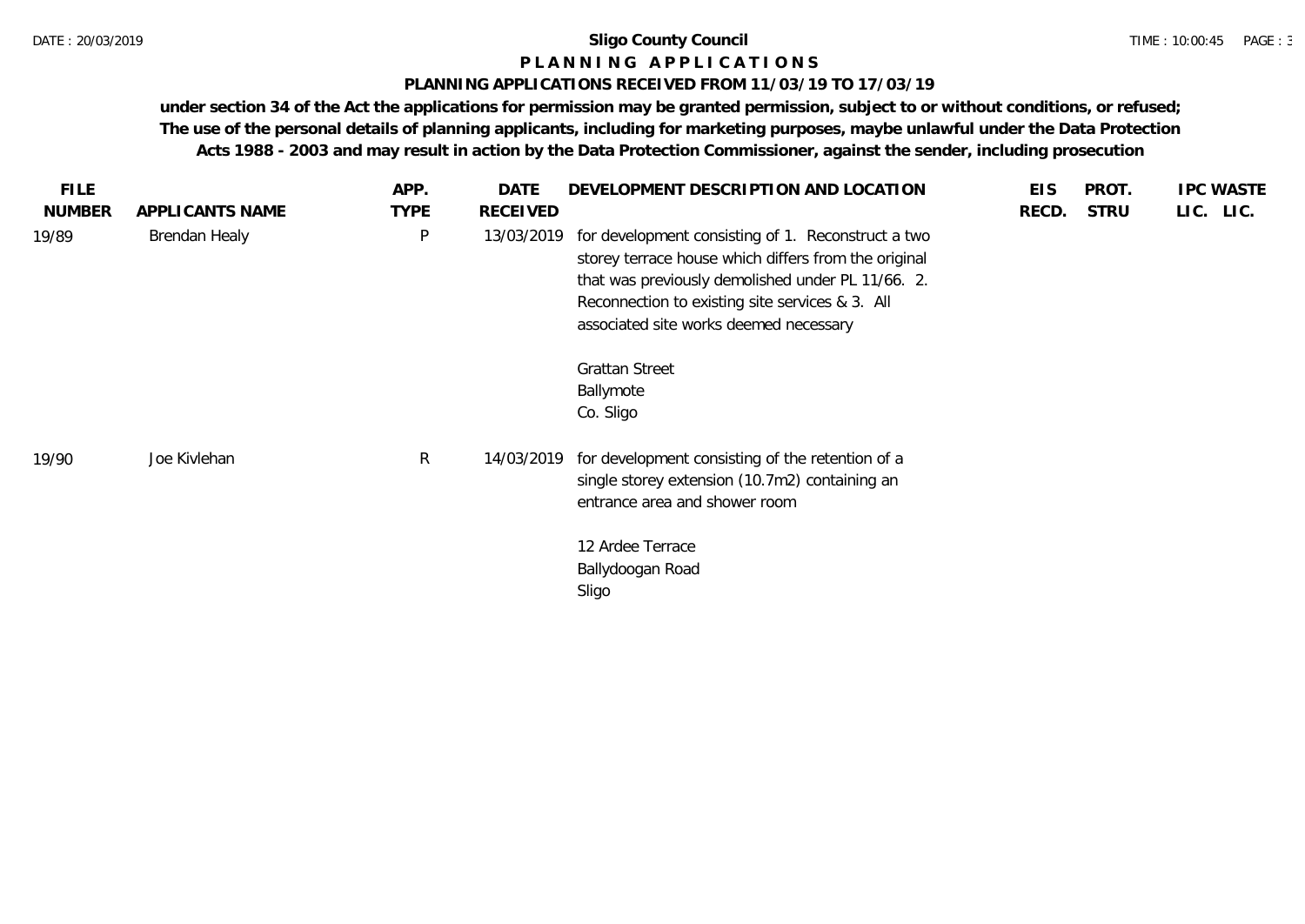### **P L A N N I N G A P P L I C A T I O N S**

#### **PLANNING APPLICATIONS RECEIVED FROM 11/03/19 TO 17/03/19**

| <b>FILE</b>   |                                             | APP.         | <b>DATE</b>     | DEVELOPMENT DESCRIPTION AND LOCATION                                                                                                                                                                                                                                                                                                                                                                                           | <b>EIS</b> | PROT.       | <b>IPC WASTE</b> |
|---------------|---------------------------------------------|--------------|-----------------|--------------------------------------------------------------------------------------------------------------------------------------------------------------------------------------------------------------------------------------------------------------------------------------------------------------------------------------------------------------------------------------------------------------------------------|------------|-------------|------------------|
| <b>NUMBER</b> | APPLICANTS NAME                             | <b>TYPE</b>  | <b>RECEIVED</b> |                                                                                                                                                                                                                                                                                                                                                                                                                                | RECD.      | <b>STRU</b> | LIC. LIC.        |
| 19/91         | Edward Kilcullen                            | $\mathsf{P}$ | 14/03/2019      | for development consisting of the construction of a<br>total twenty-two new holiday homes comprising<br>eight detached, four semi-detached, and two blocks<br>of three houses to complete the existing holiday<br>home development which was previously granted<br>planning permission under planning references PL<br>04/1351 and PL 06/1006 together with all associated<br>site works and to connect into existing services |            |             |                  |
|               |                                             |              |                 | Cahermore Holiday Village<br>Carrowhubbuck South<br>Enniscrone<br>Co. Sligo                                                                                                                                                                                                                                                                                                                                                    |            |             |                  |
| 19/92         | (TAPA) Toal Athletic<br>Performance Academy | $\mathsf{P}$ | 14/03/2019      | for development consisting of 1) Change of use<br>from existing light industrial building (Previous<br>planning reference number PL 04/1452) to a<br>recreation/leisure facility (floor area = $448m2$ ). 2)<br>Provision of signage                                                                                                                                                                                           |            |             |                  |
|               |                                             |              |                 | Unit 6, Block H<br>Toberbride<br>Collooney<br>Co. Sligo                                                                                                                                                                                                                                                                                                                                                                        |            |             |                  |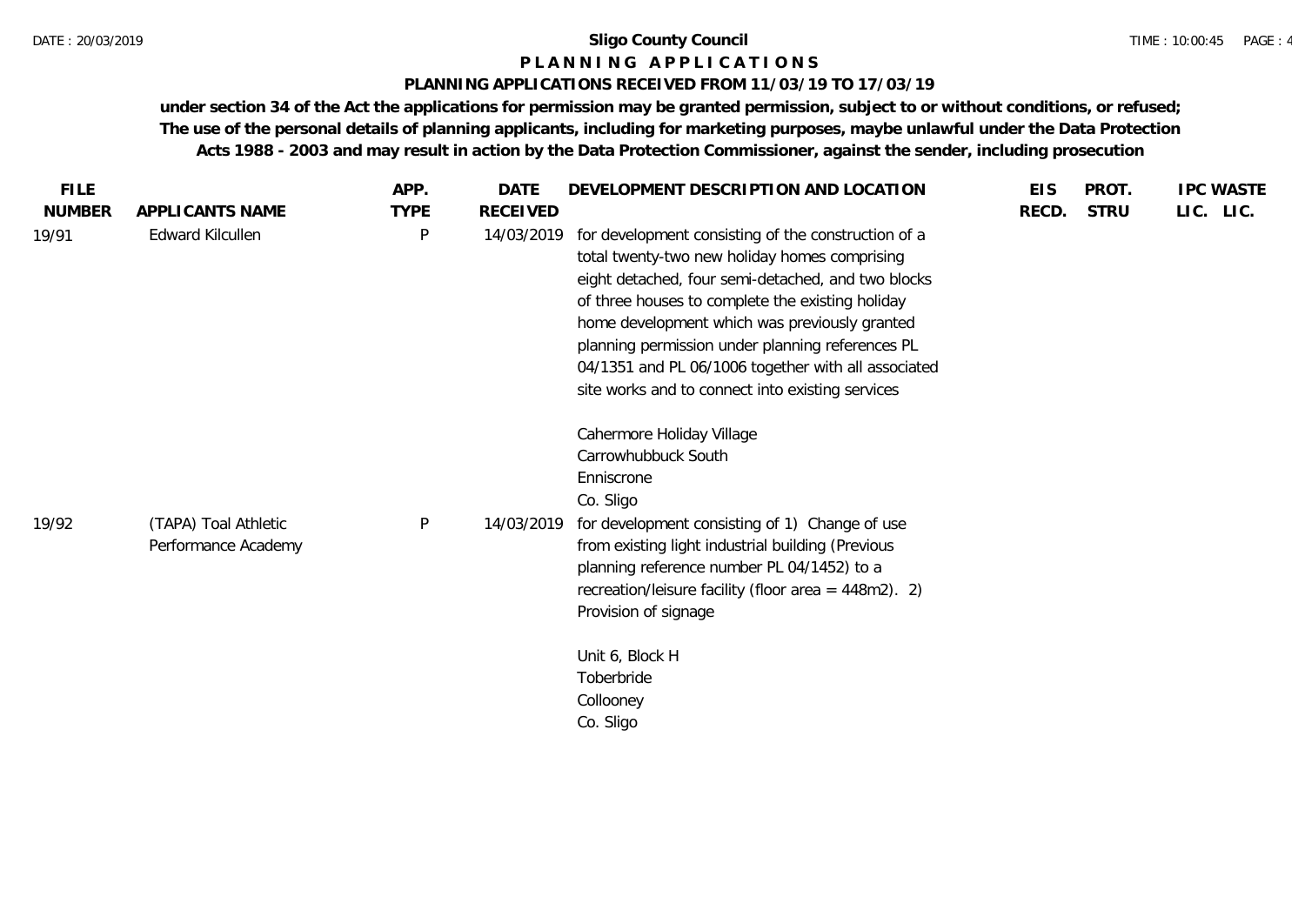# **P L A N N I N G A P P L I C A T I O N S**

#### **PLANNING APPLICATIONS RECEIVED FROM 11/03/19 TO 17/03/19**

| <b>FILE</b><br><b>NUMBER</b> | APPLICANTS NAME           | APP.<br><b>TYPE</b> | <b>DATE</b><br><b>RECEIVED</b> | DEVELOPMENT DESCRIPTION AND LOCATION                                                                                                                                                                                                                                            | <b>EIS</b><br>RECD. | PROT.<br><b>STRU</b> | <b>IPC WASTE</b><br>LIC. LIC. |
|------------------------------|---------------------------|---------------------|--------------------------------|---------------------------------------------------------------------------------------------------------------------------------------------------------------------------------------------------------------------------------------------------------------------------------|---------------------|----------------------|-------------------------------|
| 19/93                        | Paul Breheny              | $\mathsf{P}$        | 15/03/2019                     | for development consisting of 1. Demolition of old<br>farm sheds. 2. Construction of new dry bed sheep<br>shed to replace old sheds                                                                                                                                             |                     |                      |                               |
|                              |                           |                     |                                | Tonaponra<br>Keash<br>Ballymote<br>Co. Sligo                                                                                                                                                                                                                                    |                     |                      |                               |
| 19/94                        | Cignal Infrastructure Ltd | $\mathsf{P}$        | 15/03/2019                     | for development consisting of the construction of<br>telecommunications infrastructure comprising of; a<br>30 metre multi-operator lattice tower with antenna<br>and dishes attached, associated equipment and<br>cabinets, fencing, use of existing access and access<br>track |                     |                      |                               |
|                              |                           |                     |                                | Glen Wood<br>Lugnadeffa<br>Co. Sligo                                                                                                                                                                                                                                            |                     |                      |                               |
| 19/95                        | Gerard & Ann McHugh       | P                   | 15/03/2019                     | development consisting of erection of a domestic<br>garage on site together with all ancillary site works<br>and services.<br>Kilboglashy<br>Ballisodare<br>Co. Sligo                                                                                                           |                     |                      |                               |
|                              |                           |                     |                                |                                                                                                                                                                                                                                                                                 |                     |                      |                               |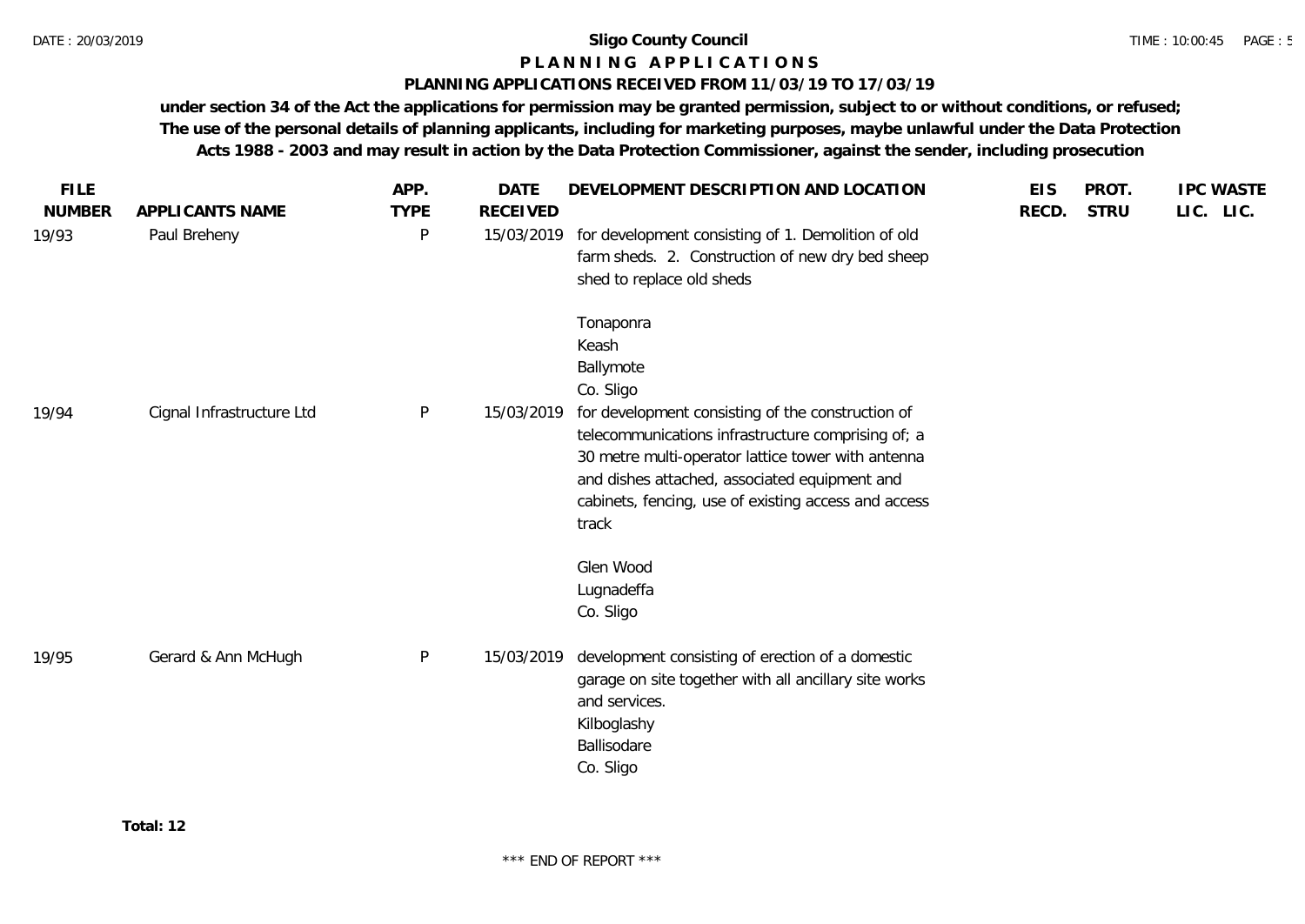# **P L A N N I N G A P P L I C A T I O N S**

# **PLANNING APPLICATIONS GRANTED FROM 11/03/2019 TO 17/03/2019**

**in deciding a planning application the planning authority, in accordance with section 34(3) of the Act, has had regard to submissions or observations recieved in accordance with these Regulations;**

**The use of the personal details of planning applicants, including for marketing purposes, maybe unlawful under the Data Protection Acts 1988 - 2003 and may result in action by the Data Protection Commissioner, against the sender, including prosecution.**

| <b>FILE</b>   |                                 | APP.        | <b>DATE</b>     |                                                                                                                                                                                                                                                                                                                                                                            | M.O.               | M.O.          |
|---------------|---------------------------------|-------------|-----------------|----------------------------------------------------------------------------------------------------------------------------------------------------------------------------------------------------------------------------------------------------------------------------------------------------------------------------------------------------------------------------|--------------------|---------------|
| <b>NUMBER</b> | APPLICANTS NAME                 | <b>TYPE</b> | <b>RECEIVED</b> | DEVELOPMENT DESCRIPTION AND LOCATION                                                                                                                                                                                                                                                                                                                                       | <b>DATE</b>        | <b>NUMBER</b> |
| 18/471        | Niamh Currid & Andy Finan       | P           | 03/12/2018      | Development consisting of construction of dwelling<br>house with proprietary effluent treatment (p.e.t) system<br>and percolation area.<br>Lislary<br>Ballinfull<br>Co. Sligo                                                                                                                                                                                              | 11/03/2019         | P102/19       |
| 18/476        | Aurivo Co_Operative Society Ltd | P           | 05/12/2018      | for development consisting of alterations and extension<br>to existing facility, including the construction of loading<br>docks together with all ancillary site works and services                                                                                                                                                                                        | 14/03/2019 P109/19 |               |
|               |                                 |             |                 | Tawnavoultry & Carrowclare<br>Lavagh<br>Ballymote<br>Co. Sligo                                                                                                                                                                                                                                                                                                             |                    |               |
| 18/497        | Pat Meehan                      | P           | 18/12/2018      | for development consisting of (1) modifications and<br>alterations to existing cottage (2) construct new<br>extensions to the front and side and rear of existing<br>cottage (3) construct a new waste water treatment<br>system and associated percolation area (4) construct<br>new shed for the storage of agricultural machinery (5)<br>and all associated site works, | 14/03/2019         | P108/19       |
|               |                                 |             |                 | Tullanaglug<br>Tourlestrane<br>Co. Sligo                                                                                                                                                                                                                                                                                                                                   |                    |               |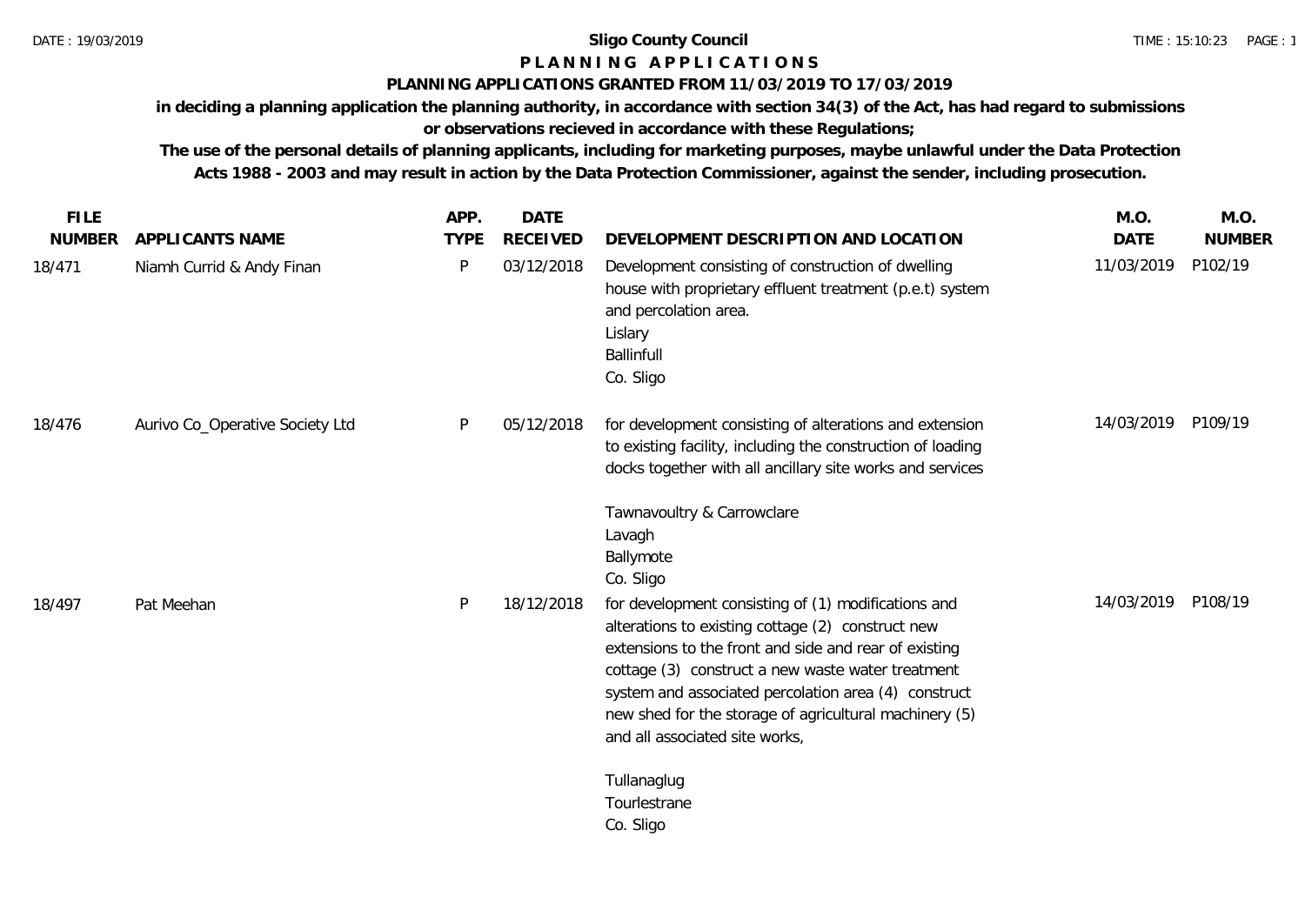# **P L A N N I N G A P P L I C A T I O N S**

#### **PLANNING APPLICATIONS GRANTED FROM 11/03/2019 TO 17/03/2019**

**in deciding a planning application the planning authority, in accordance with section 34(3) of the Act, has had regard to submissions** 

# **or observations recieved in accordance with these Regulations;**

**The use of the personal details of planning applicants, including for marketing purposes, maybe unlawful under the Data Protection Acts 1988 - 2003 and may result in action by the Data Protection Commissioner, against the sender, including prosecution.**

| <b>FILE</b>   |                 | APP.        | <b>DATE</b>     |                                                                                                                                                                                                                                                                                                                                                                                                                                                                                                                                                              | M.O.        | M.O.          |
|---------------|-----------------|-------------|-----------------|--------------------------------------------------------------------------------------------------------------------------------------------------------------------------------------------------------------------------------------------------------------------------------------------------------------------------------------------------------------------------------------------------------------------------------------------------------------------------------------------------------------------------------------------------------------|-------------|---------------|
| <b>NUMBER</b> | APPLICANTS NAME | <b>TYPE</b> | <b>RECEIVED</b> | DEVELOPMENT DESCRIPTION AND LOCATION                                                                                                                                                                                                                                                                                                                                                                                                                                                                                                                         | <b>DATE</b> | <b>NUMBER</b> |
| 18/505        | Declan Woods    | P           | 19/12/2018      | Development consisiting of an extension of (116.95m <sup>2</sup> )<br>to existing dwelling, demolition of existing shed, garage<br>and two storey extension to the rear of the dwelling<br>(25.4m <sup>2</sup> ), raise the roof of the existing dwellling by<br>450mm, amendments to north, south and east<br>elevations, amendments to front boundary wall and<br>vehicular access. Planning permission for shed (30m <sup>2</sup> ) to<br>the rear, construction of car port and all ancillary site<br>works.<br>Carrowbunnaun<br>Strandhill<br>Co. Sligo | 14/03/2019  | P110/19       |
| 19/33         | Frank McKiernan | R           | 01/02/2019      | Development consisting of retention : (a) roof window<br>and door to rear of conservatory, (b) porch to front of<br>dwelling house including hipped roof over 2 bay<br>windows, (c) stone wall along front boundary, (d)<br>window to rear elevation, (e) revised position of windows<br>to front elevation, together with all ancillary site works<br>and services, previous planning reference PL04/42.<br>Carrowmore<br>Ransboro<br>Co Sligo                                                                                                              | 12/03/2019  | P105/19       |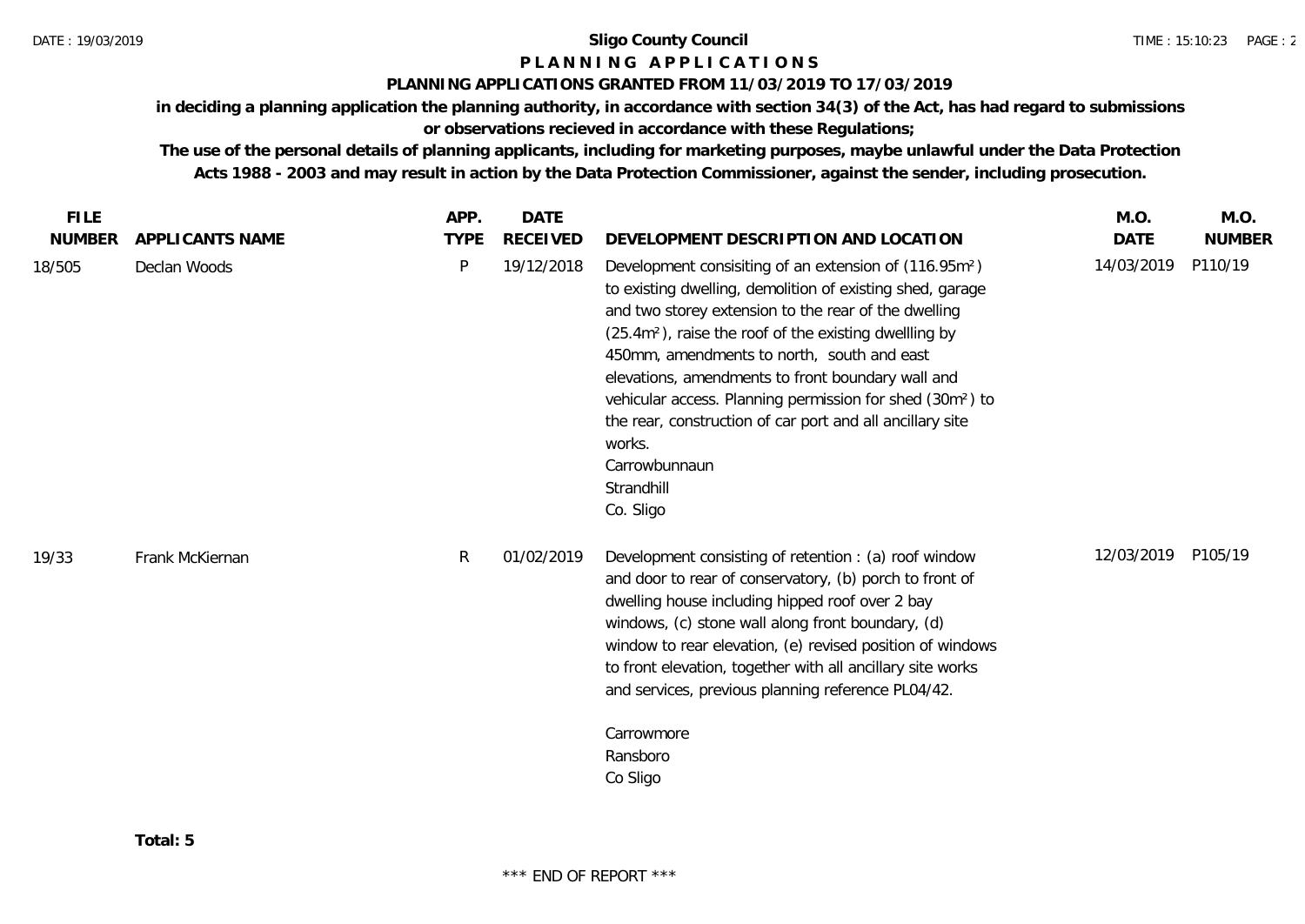# **P L A N N I N G A P P L I C A T I O N S**

#### **PLANNING APPLICATIONS REFUSED FROM 11/03/2019 TO 17/03/2019**

**in deciding a planning application the planning authority, in accordance with section 34(3) of the Act, has had regard to submissions or observations recieved in accordance with these Regulations;**

**The use of the personal details of planning applicants, including for marketing purposes, maybe unlawful under the Data Protection Acts 1988 - 2003 and may result in action by the Data Protection Commissioner, against the sender, including prosecution.**

| <b>FILE</b>   |                                                     | A DE | $\sim$ $\sim$ $\sim$<br>DA I | <b>ENT DESCRIPTION AND</b><br>$\cap$ nn.<br>)E\/F<br>. JIEN L<br>பட | IVI.U       | IVI.U         |
|---------------|-----------------------------------------------------|------|------------------------------|---------------------------------------------------------------------|-------------|---------------|
| <b>NUMBER</b> | <b>ANTS NAME</b><br>A DDI<br>$\sqrt{2}$<br>CAN<br>u | TVDL | ◡⊢                           | <b>OCATION</b>                                                      | <b>DATF</b> | <b>NUMBER</b> |

/

**Total: 0**

\*\*\* END OF REPORT \*\*\*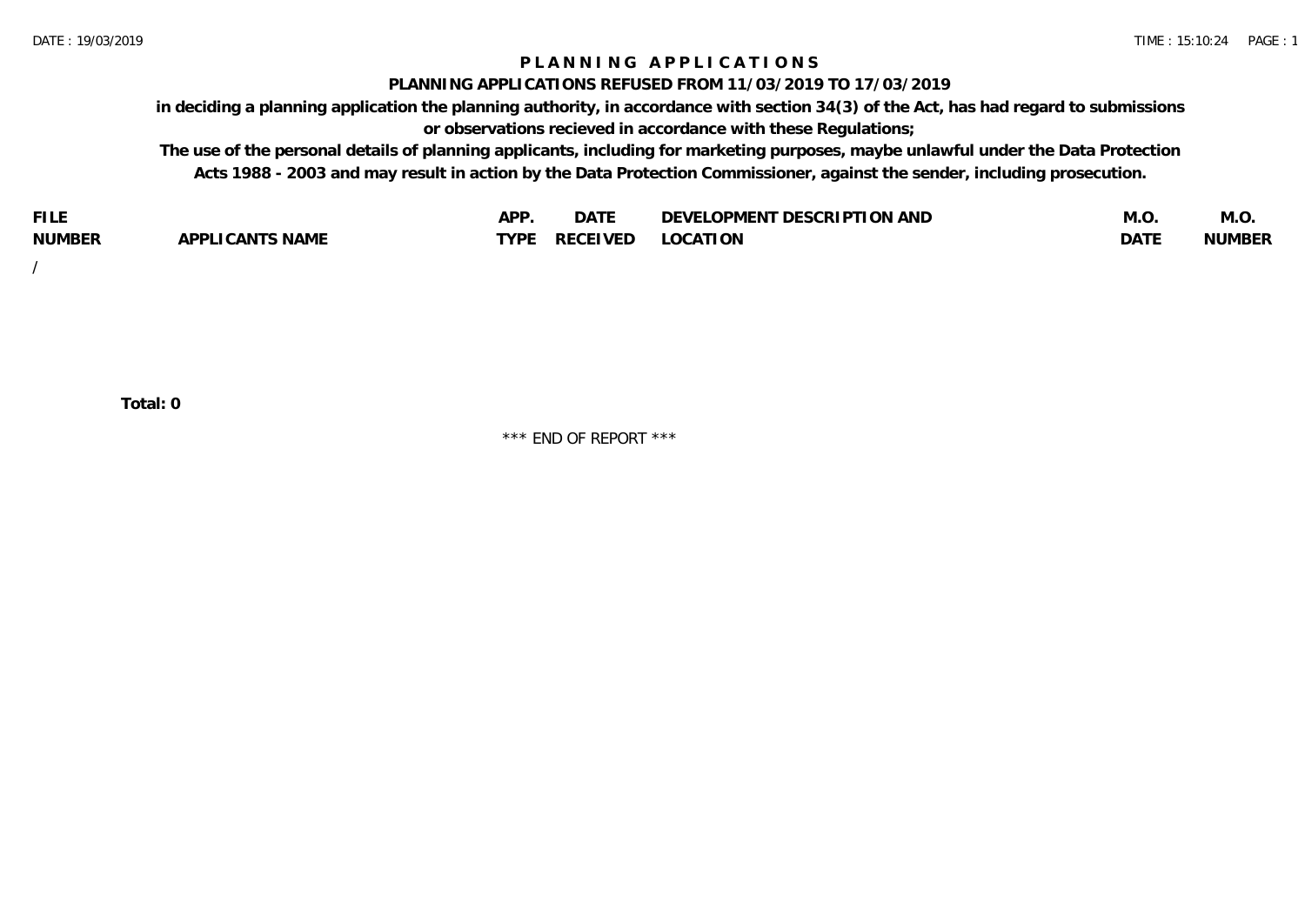# **A N B O R D P L E A N A L A APPEALS NOTIFIED FROM 11/03/2019 TO 17/03/2019**

| <b>FILE</b> | APPLICANTS NAME    | APP  | DECISON L   | L.A. DEVELOPMENT DESCRIPTION AND LOCATION | B.F         |
|-------------|--------------------|------|-------------|-------------------------------------------|-------------|
|             | NUMBER AND ADDRESS | TYPE | <b>DATE</b> | <b>DEC</b>                                | <b>DATE</b> |

 **Total : 0**

**\*\*\*\*\*\*\*\*\*\*\*\* END OF REPORT \*\*\*\*\*\*\*\*\*\*\*\***